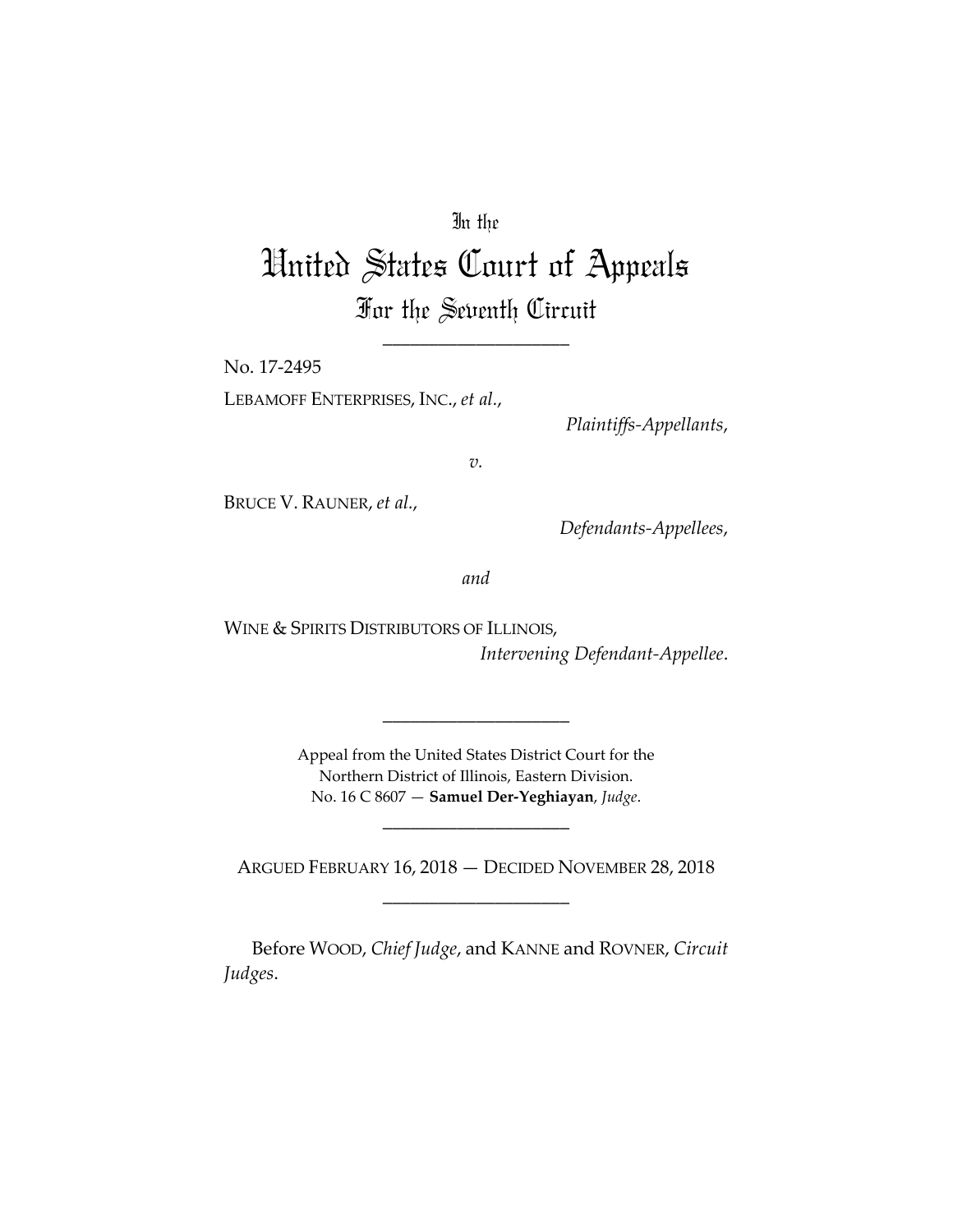WOOD, *Chief Judge*. The Twenty-first Amendment to the U.S. Constitution brought Prohibition to an end with a compromise: section 1 repeals the Eighteenth Amendment, but section 2 hands some power back to the states insofar as it forbids the "transportation or importation" of liquor into a state in violation of that state's law. This post-Prohibition compromise gives the states greater leeway to regulate alcoholic beverages than they enjoy with respect to any other product. But the Supreme Court has decided that this leeway is not boundless. Drawing lines that are sometimes difficult to follow, it has decreed that states may not infringe upon other provisions of the Constitution under the guise of exercising their Twenty-first Amendment powers.

In recent years, there has been considerable litigation over the proper boundary between lawful exercise of Twenty-first Amendment powers and unlawful economic protectionism. Indeed, the Supreme Court now has before it a case posing the question whether the Twenty-first Amendment permits states to regulate liquor sales by limiting retail and wholesale licenses to persons or entities that have resided within the state for a specified time. See *Tennessee Wine & Spirits Retailers Ass'n v. Byrd*, No. 18-96, *cert. granted*, 2018 WL 3496882 (Sept. 27, 2018).

It is quite possible that the Court's disposition of *Tennessee Wine* will affect the issue now before us. But the question in that case differs from the one now before us, and these differences often matter to the analysis. Our case involves the ability of companies to *ship* alcoholic beverages to consumers in Illinois; it does not directly address licensure for retail or wholesale establishments. Illinois allows retailers with an in-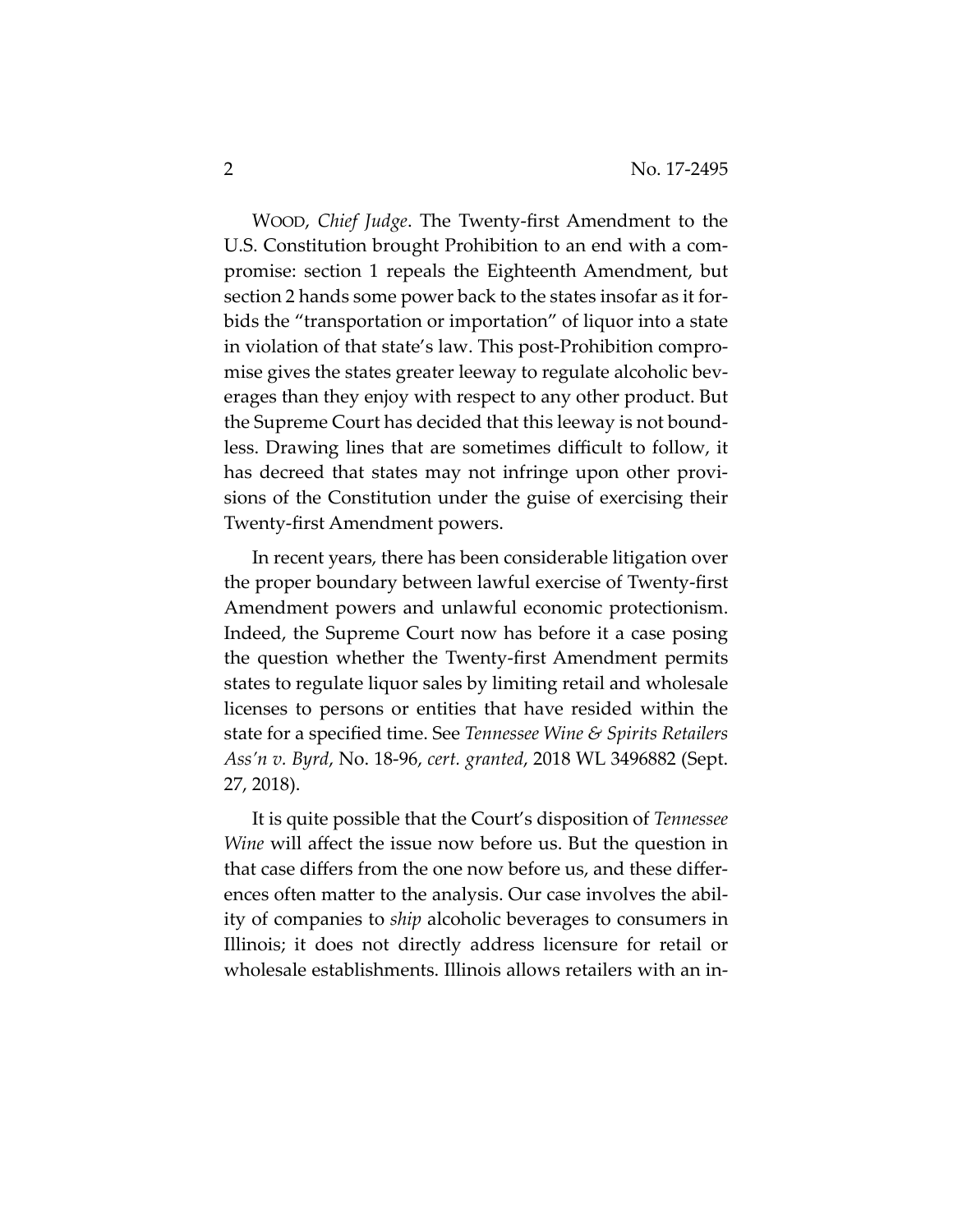state physical presence to ship alcoholic beverages to consumers anywhere within Illinois. The state refuses, however, to give out-of-state businesses the opportunity even to apply for a similar shipping license. The plaintiffs argue that this difference in treatment violates the Commerce Clause and Privileges and Immunities Clause of the Constitution. Illinois responds that these restrictions fall within its reserved powers under the Twenty-first Amendment and in any event are necessary to protect its legitimate interests in the health and wellbeing of Illinois residents. The district court accepted Illinois's reasoning and dismissed the case with prejudice. We conclude that it was too quick to do so in the face of material contested issues about the necessity for and justifications behind the Illinois statute. We therefore reverse, but with the caveat that there are other aspects of the Illinois law—not before us at present—that will be difficult for plaintiffs to surmount if *Tennessee Wine* does not come out in their favor.

#### **I**

The Illinois Liquor Control Act of 1934, 235 ILCS 5/1-1, *et seq.*, subject to some exceptions not pertinent here, requires any person who sells or transports alcohol in the state to obtain a license from the Illinois Liquor Control Commission. 235 ILCS 5/2-1. Like most states, Illinois divides merchants into three tiers. Licensed producers (tier 1) sell to licensed distributors (tier 2), who then sell to licensed retailers (tier 3), who in turn sell to consumers. Each tier is heavily regulated. Various specialized licenses are available on all three tiers of the system, and many of those licenses are exclusive, meaning that they preclude the holder from obtaining different types of licenses within the system. See 235 ILCS 5/5-1. The strict separation between license holders on each tier of the system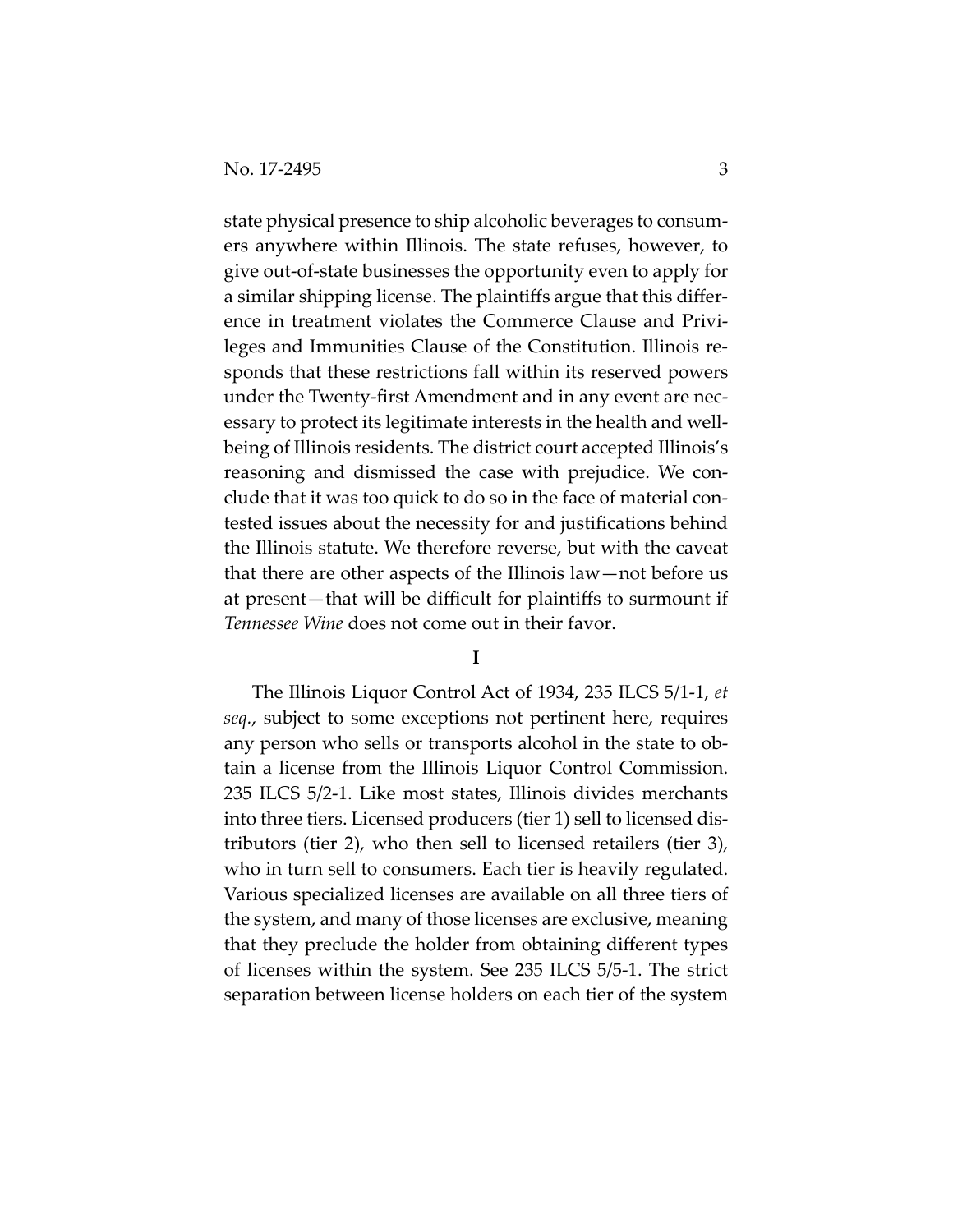was originally seen as part of a broader set of rules preventing so-called tied houses, which were vertically integrated organizations. See Federal Alcohol Admin. Act, sec. 5(b), 27 U.S.C. § 205(b). (This law reflected broader hostility to vertical arrangements that has since been abandoned by the Supreme Court. See, *e.g., Leegin Creative Leather Prods., Inc. v. PSKS, Inc.*, 551 U.S. 877 (2007).)

The Illinois statute bars anyone from shipping or transporting "any alcoholic liquor from a point outside this State to a person in this State who does not hold a manufacturer's, distributor's, importing distributor's, or non-resident dealer's license issued by the Liquor Control Commission." 235 ILCS 5/6-29.1(b). Put more simply, subject to certain exceptions, any alcohol shipped to Illinois must go through a distributor on the second tier of the three-tier system. Additionally, the out-of-state shipper must itself be licensed in Illinois. See 235 ILCS 5/2-1; Ill. Admin. Code tit. 11, § 100.480(a) ("[N]o person shall import alcoholic liquor into this State for a non-personal or commercial use without first obtaining a license to import issued by the Commission."). These restrictions ensure that all liquor sold to consumers at tier three is first funneled through the top two tiers. See *Granholm v. Heald*, 544 U.S. 460, 489 (2005).

Licensees at the third tier—retail—must have a physical location in Illinois. 235 ILCS 5/6-2(a)(1); see also 235 ILCS 5/6- 29.1(b) (prohibiting "the shipping or transportation of any alcoholic liquor from a point outside this State to a person in this State" who does not hold a valid Illinois license). A retailer's license allows "the licensee to sell and offer for sale at retail, only in the premises specified in the license, alcoholic liquor for use or consumption, but not for resale in any form."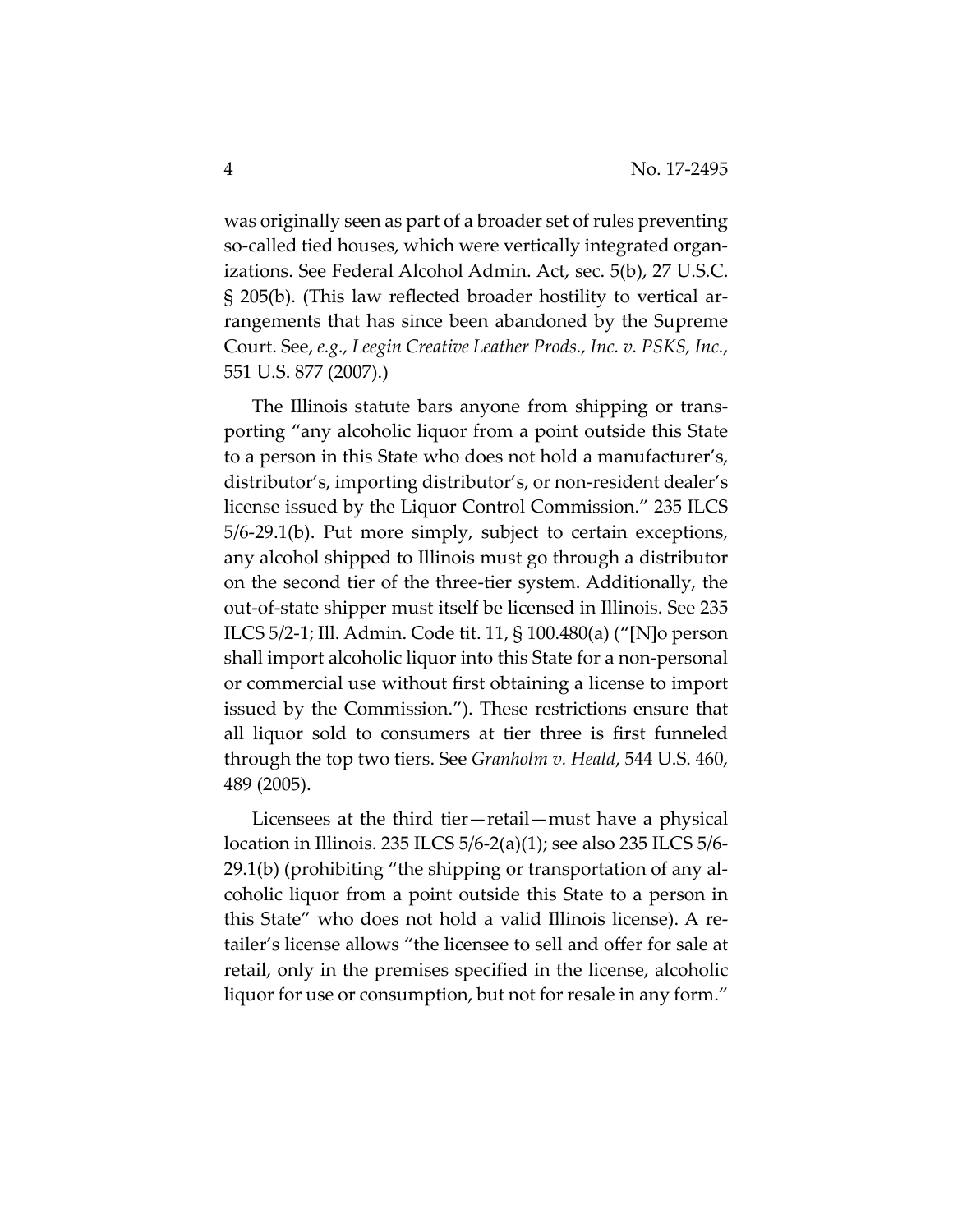235 ILCS 5/5-1(d). Section 5-1(d) provides that "[n]othing in Public Act 95-634 [now codified at section 6-29.1(b)] shall deny, limit, remove, or restrict the ability of a holder of a retailer's license to transfer, deliver, or *ship* alcoholic liquor to the purchaser for use or consumption subject to any applicable local law or ordinance." 235 ILCS 5/5-1(d) (emphasis added). In other words, Illinois-licensed retailers may ship to customers statewide, unless local law stands in the way. Taken as a whole, Illinois's laws establish the difference in treatment that is at issue in this suit: in-state retailers can obtain a license to ship products to Illinois consumers, but outof-state retailers cannot, for the simple reason that they are out-of-state and so by definition do not satisfy the physicalpresence requirement.

The plaintiffs filed this suit in 2016, contending that the Illinois statutory scheme violates both the Commerce Clause and Privileges and Immunities Clause by discriminating against out-of-state economic interests. Two of them—Lebamoff Enterprises and its co-owner Joseph Doust—operate a wine store in Fort Wayne, Indiana. Lebamoff says that it would obtain a license to make direct shipments to Illinois residents if it were allowed to do so. The third plaintiff, Irwin Berkley, is an Illinois resident who is a regular purchaser of fine wine; he complains that his access to rare wines is curbed by the Illinois statutory scheme. Without traveling outside of the state, he is limited to whatever the Illinois retailers can send him. Consumers are often forced to travel to New York or California in order to obtain access to the full panoply of wines available from specialized retailers.

The state defendants promptly moved to dismiss. The district court viewed the complaint as a challenge to Illinois's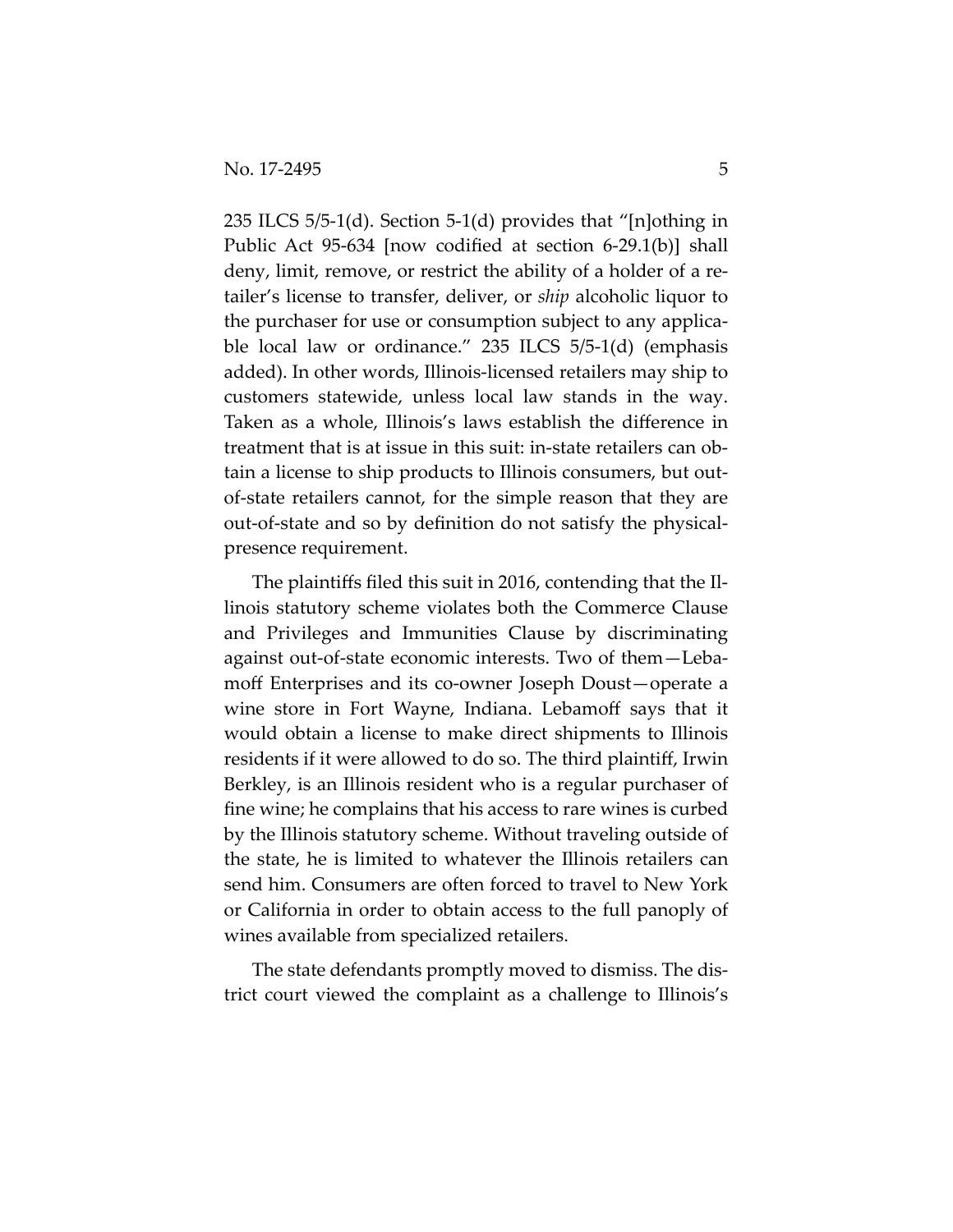three-tier system writ large and granted the motion, dismissing the case with prejudice. The plaintiffs now appeal both the district court's decision dismissing the case and its denial of leave to amend the complaint. Because the only valid basis for the district court's denial of leave to amend was futility, we consider both decisions *de novo*, *Runnion ex rel. Runnion v. Girl Scouts of Greater Chi. & Nw. Ind.*, 786 F.3d 510, 524 (7th Cir. 2015).

**II**

We start with the relation between the Commerce Clause and the Twenty-first Amendment. The Commerce Clause grants Congress the power to "regulate Commerce … among the several States." U.S. CONST. Art. 1, § 8, cl. 3. The positive grant of power implies that "state laws violate the Commerce Clause if they mandate 'differential treatment of in-state and out-of-state economic interests that benefits the former and burdens the latter.'" *Granholm*, 544 U.S. at 472 (quoting *Ore. Waste Sys., Inc. v. Dep't of Envtl. Quality of Ore.*, 511 U.S. 93, 99 (1994)). Laws that directly discriminate against interstate commerce are "generally struck down … without further inquiry," while those that only indirectly affect interstate commerce are subject to a balancing test. *Lebamoff Enters., Inc. v. Huskey*, 666 F.3d 455, 460 (7th Cir. 2012) (quoting *Granholm*, 544 U.S. at 487). The plaintiffs argue that the Illinois law falls into the former camp and thus must be struck down out of hand.

The evident problem with their argument is that this is not a pure Commerce Clause case. It also involves the Twentyfirst Amendment, which qualifies the Commerce Clause. Section 2 of the Twenty-first Amendment states that "[t]he trans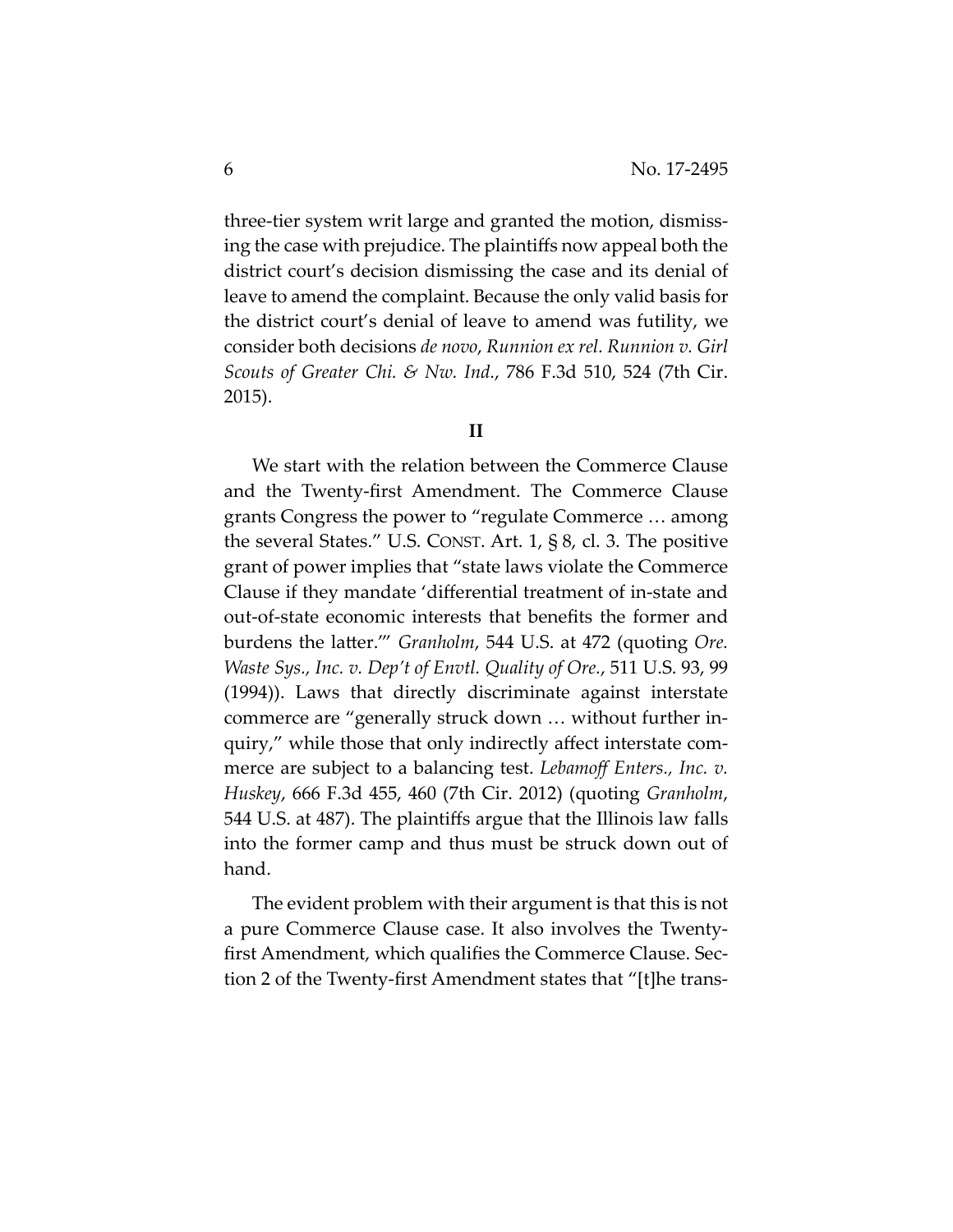portation or importation into any State, Territory, or possession of the United States for delivery or use therein of intoxicating liquors, in violation of the laws thereof, is hereby prohibited." U.S. CONST. amend. XXI, § 2. While early cases suggested that the Twenty-first Amendment "pro tanto 'repealed'" the Commerce Clause with respect to liquor, the Supreme Court has since rejected that theory as "patently bizarre and … demonstrably incorrect." *Hostetter v. Idlewild Bon Voyage Liquor Corp.*, 377 U.S. 324, 332 (1964). Instead, "[l]ike other provisions of the Constitution," the Twenty-first Amendment and the Commerce Clause "must be considered in the light of the other, and in the context of the issues and interests at stake in any concrete case." *Id.* In the decades since *Hostetter*, courts have tried to reconcile these constitutional commands through a two-step inquiry: (1) does the state law violate the Commerce Clause, and if so (2) does the Twentyfirst Amendment save the otherwise impermissible law? *Lebamoff Enters.*, 666 F.3d at 460.

### A

The Commerce Clause analysis in this case is straightforward. Illinois allows in-state retailers to obtain a license to ship their products anywhere in the state; it prohibits out-ofstate retailers from obtaining an analogous license. Twentyfirst Amendment considerations aside, this is precisely the sort of discrimination against out-of-state economic interests that is typically "struck down … without further inquiry." *Granholm*, 544 U.S. at 487 (quoting *Brown-Forman Distillers Corp. v. New York State Liquor Auth.*, 476 U.S. 573, 579 (1986); see also *City of Philadelphia v. New Jersey*, 437 U.S. 617, 624 (1978) ("The clearest example of such legislation is a law that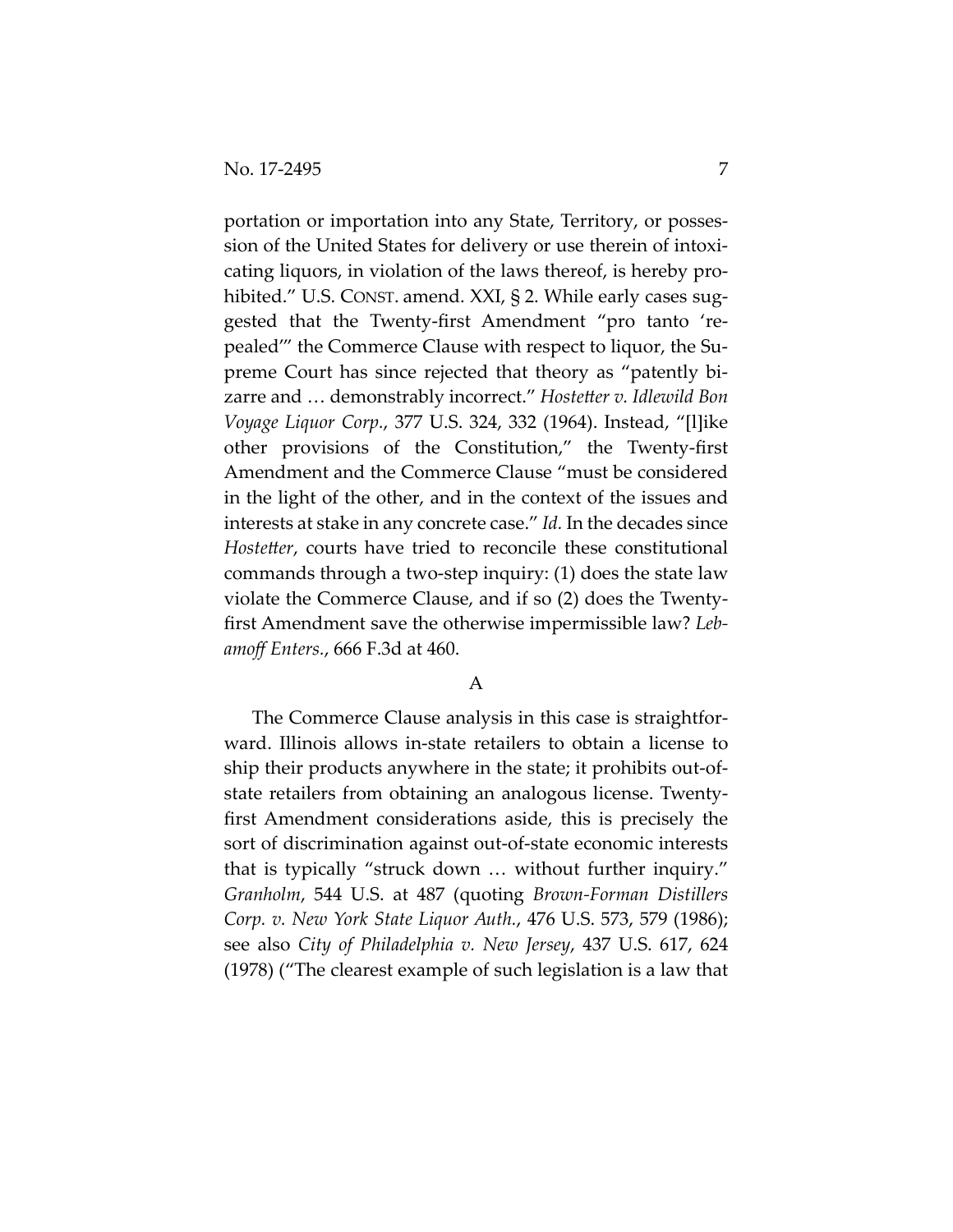overtly blocks the flow of interstate commerce at a State's borders."). The Supreme Court has "viewed with particular suspicion state statutes requiring business operations to be performed in the home State that could more efficiently be performed elsewhere." *Granholm*, 544 U.S. at 475 (quoting *Pike v. Bruce Church, Inc.*, 397 U.S. 137, 145 (1970)).

Illinois defends its statutory scheme on several grounds. First, it argues that its law does not facially discriminate against out-of-state retailers because the "provisions impose delivery and shipment restrictions on *all* retailers and the alcoholic liquors that they sell." In effect, Illinois argues that because all retailers are barred from shipping from out-of-state, the provision does not discriminate against out-of-state retailers. For example, a retailer with locations in both Illinois and Indiana could not ship wine to an Illinois customer from the Indiana location. But one cannot define the problem away so facilely. On its face, Illinois law distinguishes between in-state and out-of-state parties for purposes of the right to ship to Illinois residents. This case is therefore not like *Baude v. Heath*, 538 F.3d 608 (7th Cir. 2008), where pursuant to the "face-toface" clause any customer who wanted direct shipments of wine from any winery *in or out of Indiana* was subject to the same visitation regime. We found no discrimination in that system, and thus upheld that part of the state's law.

That cannot be said about the part of Illinois's system under attack here. Even assuming (counterfactually) that section 6-29.1(b)'s shipping ban is facially even-handed, we must still contend with section 6-2 and 5-1(d), whose licensing requirements are not so benign. 235 ILCS 5/5-1, 5/6-2. Limiting licenses to in-state storefronts might make sense if all sales had to be on an in-person basis. The great majority of out-of-state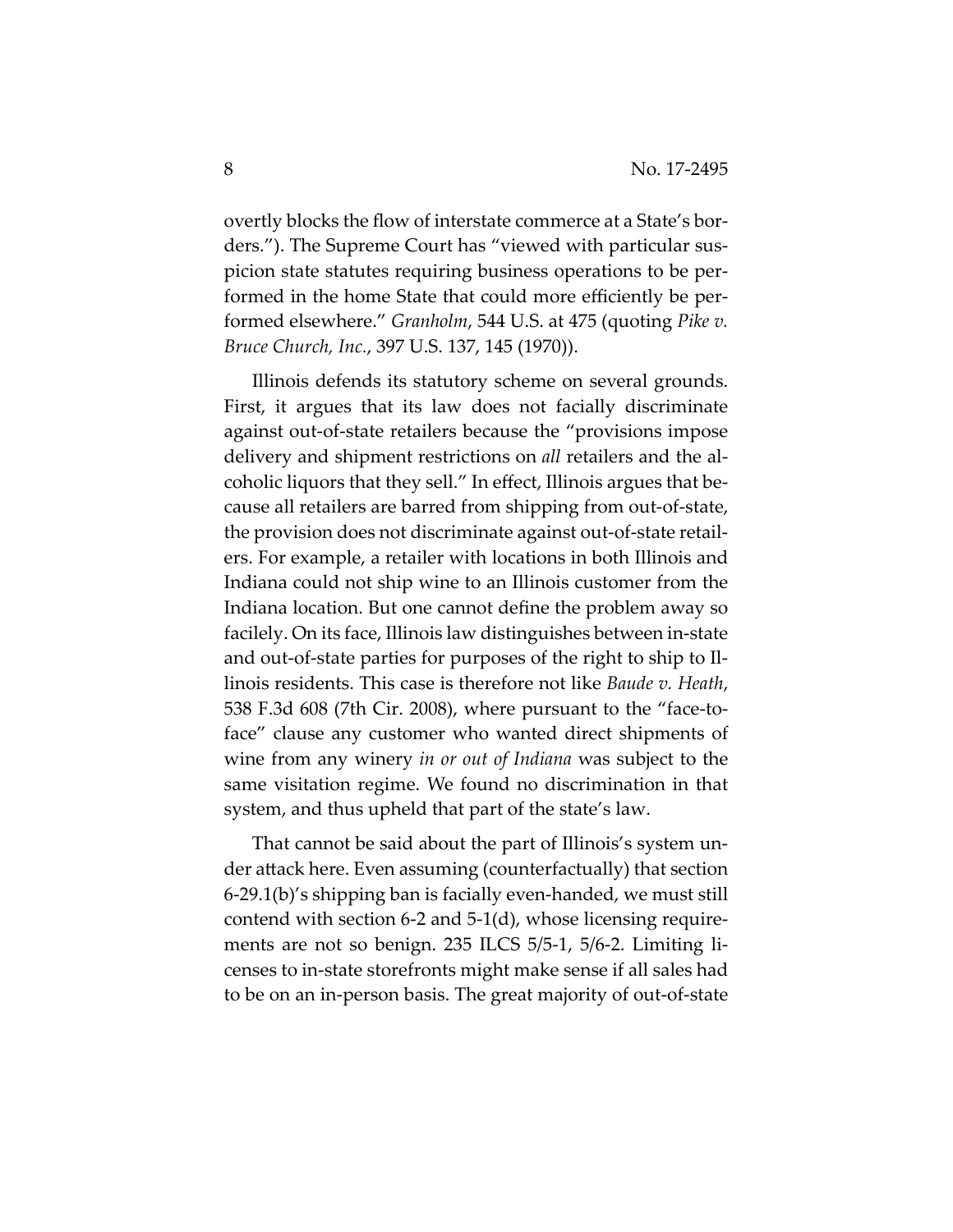retailers would have no use for such a license, and the failure of the state to offer it would raise no eyebrows. But once the license allows a store to ship product anywhere within the state, refusing to extend that privilege to out-of-state businesses is facially discriminatory.

B

The question is thus whether the Twenty-first Amendment saves Illinois's law. Despite the seemingly broad language of the Amendment, the Supreme Court has indicated that its protection is more limited than meets the eye. In 1984, the Court invalidated a Hawaii law exempting two local spirits from taxation. *Bacchus Imports, Ltd. v. Dias*, 468 U.S. 263 (1984). State laws "enacted to combat the perceived evils of an unrestricted traffic in liquor" are worthy of deference, the Court said, but "laws that constitute mere economic protectionism" are not. *Id.* at 276. The *Bacchus* Court thought that "the tax violates a central tenet of the Commerce Clause but is not supported by any clear concern of the Twenty-first Amendment." *Id*. The Court later invalidated state laws that effectively required producers to fix prices based on the prices offered in other states. *Brown-Forman,* 476 U.S. 573; *Healy v. Beer Inst.*, 491 U.S. 324 (1989). Expanding on an increasingly common theme, the Court said that it was troubled by the lack of a "neutral justification for this patent discrimination." *Id.* at 341. We read these cases to dictate that the Twenty-first Amendment can save an otherwise discriminatory regulation only if it "is demonstrably justified by a valid factor unrelated to economic protectionism." *Id*. at 340–41.

The Supreme Court returned to the issue in 2005 in *Granholm*. There it invalidated state laws that drew a distinc-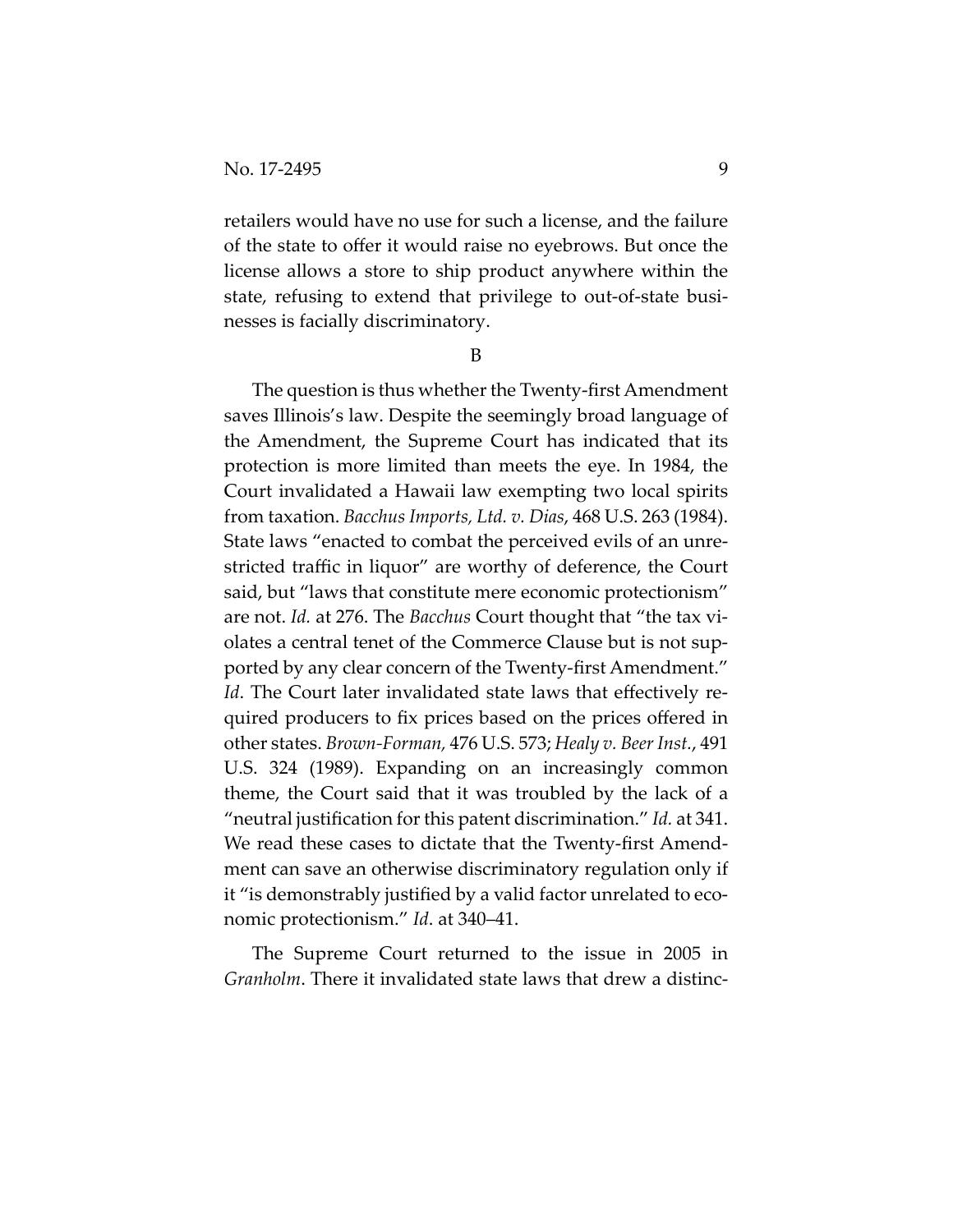tion between in-state and out-of-state winemakers by allowing the in-state group to ship directly to consumers (bypassing wholesalers and retailers) but requiring the out-of-staters to sell through the typical three-tier system. The present case requires us to deconstruct *Granholm* and see what light it may shed on the Illinois law. The state points to *dicta* in *Granholm*  stating that the Court has "previously recognized that the three-tier system itself is 'unquestionably legitimate.'" *Granholm*, 544 U.S. at 489 (quoting *North Dakota v. United States*, 495 U.S. 423, 432 (1990) (plurality)).

Illinois infers from this language that any legal challenge threatening any application of the three-tier system must fail because of the Twenty-first Amendment. The state sees in *Granholm* a rule according to which the Commerce Clause protects out-of-state producers, but not retailers or wholesalers. The plaintiffs contend that *Granholm* did no such thing. Even taking the Twenty-first Amendment into account, they reason, in-state presence requirements are almost always forbidden. See *id.* at 474–75. *Granholm* is not to the contrary, they say, because the case before the Court was limited to producers (*i.e.* wineries). The Court did not draw the distinction the state proposes between producers, on the one side, and wholesalers and retailers, on the other side, for the simple reason that it had no occasion to do so.

Given the financial stakes, it is unsurprising that the parties before us are not the first to grapple over the content of the law after *Granholm*. Courts have split over the best reading. Some see *Granholm* as establishing a rule immunizing the three-tier system from constitutional attack so long as it does not discriminate between in-state and out-of-state *producers* or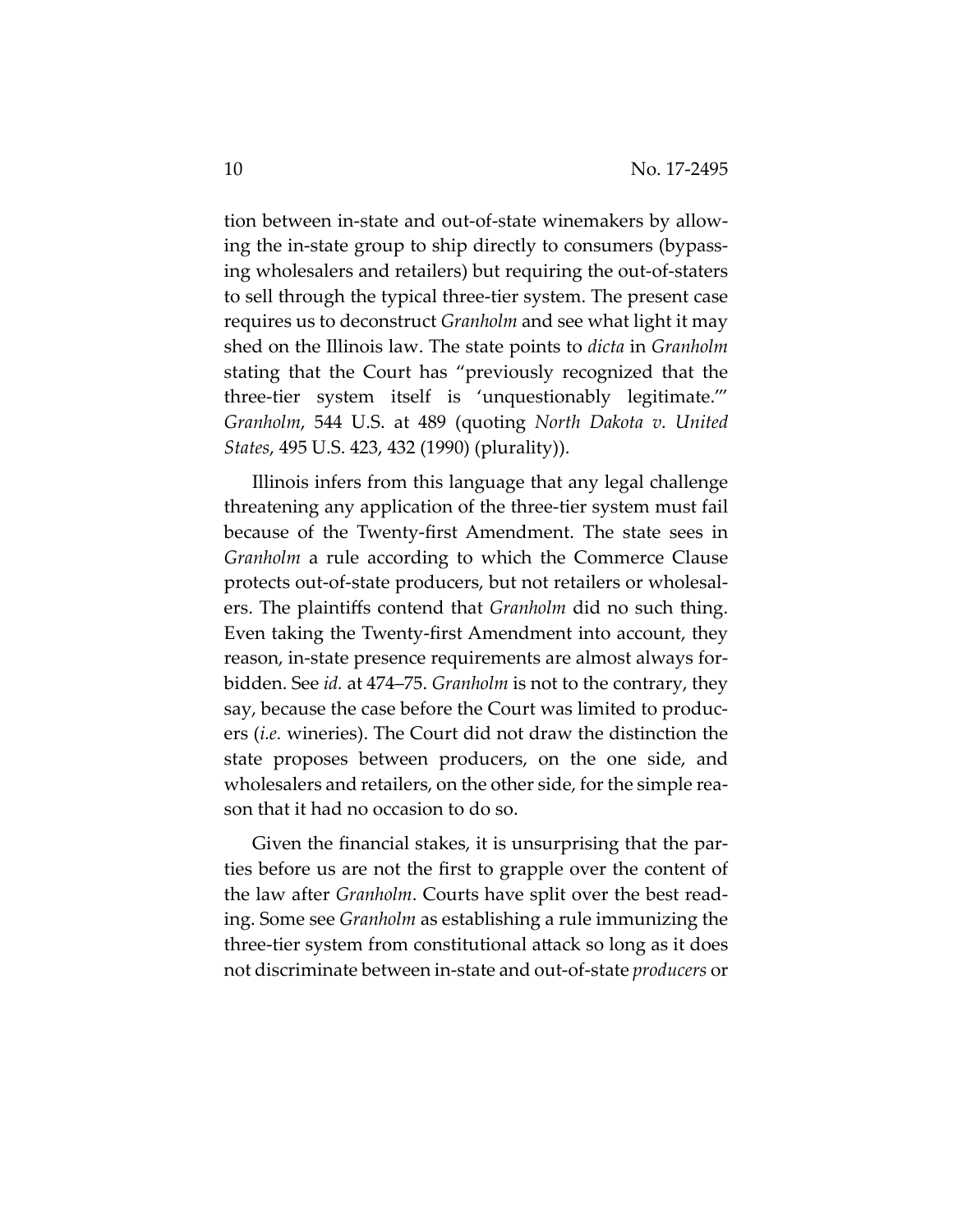*products*. The idea is that the Twenty-first Amendment overrides the Commerce Clause and permits states to treat in-state retailers and wholesalers differently from their out-of-state equivalents. *Arnold's Wines, Inc. v. Boyle*, 571 F.3d 185, 190–91 (2d Cir. 2009); *Brooks v. Vassar*, 462 F.3d 341, 352 (4th Cir. 2006) (Niemeyer, J., writing only for himself)); *Southern Wine & Spirits of Am., Inc. v. Division of Alcohol & Tobacco Control*, 731 F.3d 799, 809–10 (8th Cir. 2013). More courts have read *Granholm*  simply to reaffirm a general non-discrimination principle, although the principle may carry greater or lesser weight at different tiers of a three-tier system. *Brooks*, 462 F.3d at 354; *Cooper v. Tex. Alcoholic Beverage Comm'n*, 820 F.3d 730, 743 (5th Cir. 2016); *Byrd v. Tenn. Wine & Spirits Retailers Assoc.*, 883 F.3d 608, 618 (6th Cir. 2018); *Siesta Vill. Mkt., LLC v. Granholm*, 596 F. Supp. 2d 1035, 1039 (E.D. Mich. 2008); *Peoples Super Liquor Stores, Inc. v. Jenkins*, 432 F. Supp. 2d 200, 221 (D. Mass. 2006). Finally, one judge understands *Granholm* to preclude any Twenty-first Amendment protection for state laws that otherwise violate the dormant Commerce Clause. *Brooks*, 462 F.3d at 361 (Goodwin, J., concurring in part and dissenting in part).

Illinois, like the Second and Eighth Circuits, focuses on a paragraph in *Granholm* in which the Court concludes that "[s]tate policies are protected under the Twenty-first Amendment when they treat liquor produced out of state the same as its domestic equivalent." 544 U.S. at 489. This, along with the Court's comment that the three-tier system is "unquestionably legitimate," *id.*, means (Illinois asserts) that *Granholm*'s nondiscrimination principle is limited to discrimination against producers.

We are not persuaded. The interpretation of *Granholm* for which Illinois argues fails to read the Court's statements in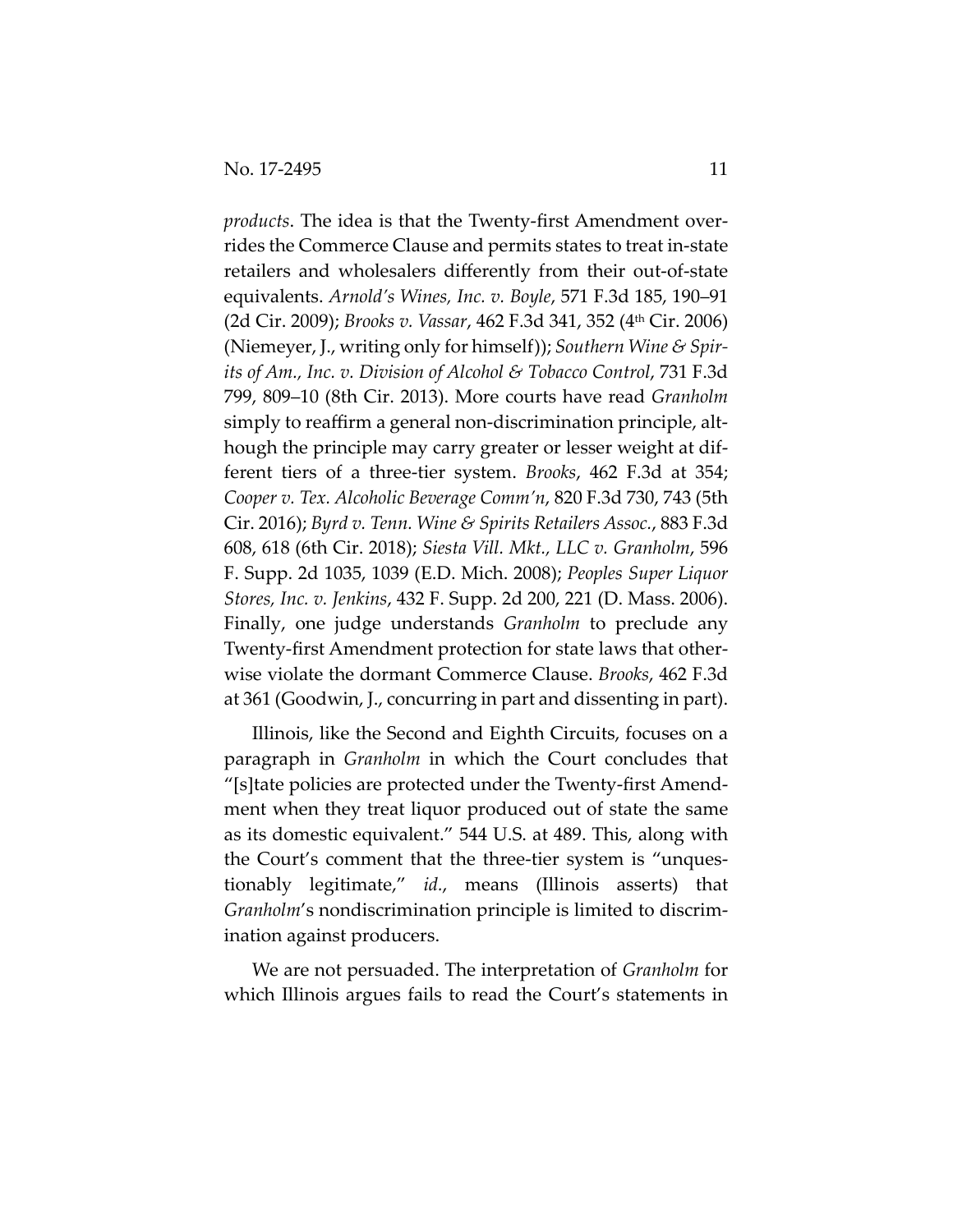light of the opinion as a whole. See *Ind. Petroleum Marketers & Convenience Store Ass'n v. Cook*, 808 F.3d 318, 321–22 (7th Cir. 2015) (noting that several passages of *Granholm* "cannot be read in isolation"). At the start of Part III.C of its opinion, the Court extracts three principles from its Twenty-first Amendment case law: (1) the Amendment does not save state laws that violate other provisions of the Constitution (*i.e.* clauses other than the Commerce Clause), (2) the Amendment "does not abrogate Congress' Commerce Clause powers with regard to liquor," and (3) "state regulation of alcohol is limited by the nondiscrimination principle of the Commerce Clause." *Granholm*, 544 U.S. at 486–87. In the next two paragraphs, the Court rejects an invitation to overrule the third principle or limit it to the facts of *Bacchus*. *Id.* at 487–88. Only after this extended discussion of its prior cases does the Court comment that "the three-tier system itself is unquestionably legitimate," *Id.* at 489 (internal quotation marks omitted), in a paragraph fending off concerns about the potential breadth of its ruling.

None of this addresses the propriety of singling out the producer tier for special treatment. It follows a passage announcing three general principles from prior case law and declining to *limit* those principles to the facts of those earlier cases. We will not assume that the Supreme Court, without saying so directly, announced a new bright-line rule creating different constitutional treatment for the producer tier, on the one hand, and the lower two tiers, on the other. Indeed, such a rule would be inconsistent with the general principles the Court had just set out. A strict limitation of the Commerce Clause to the producer tier is difficult to square with *Healy* and *Brown-Forman*, both of which the Court read as helping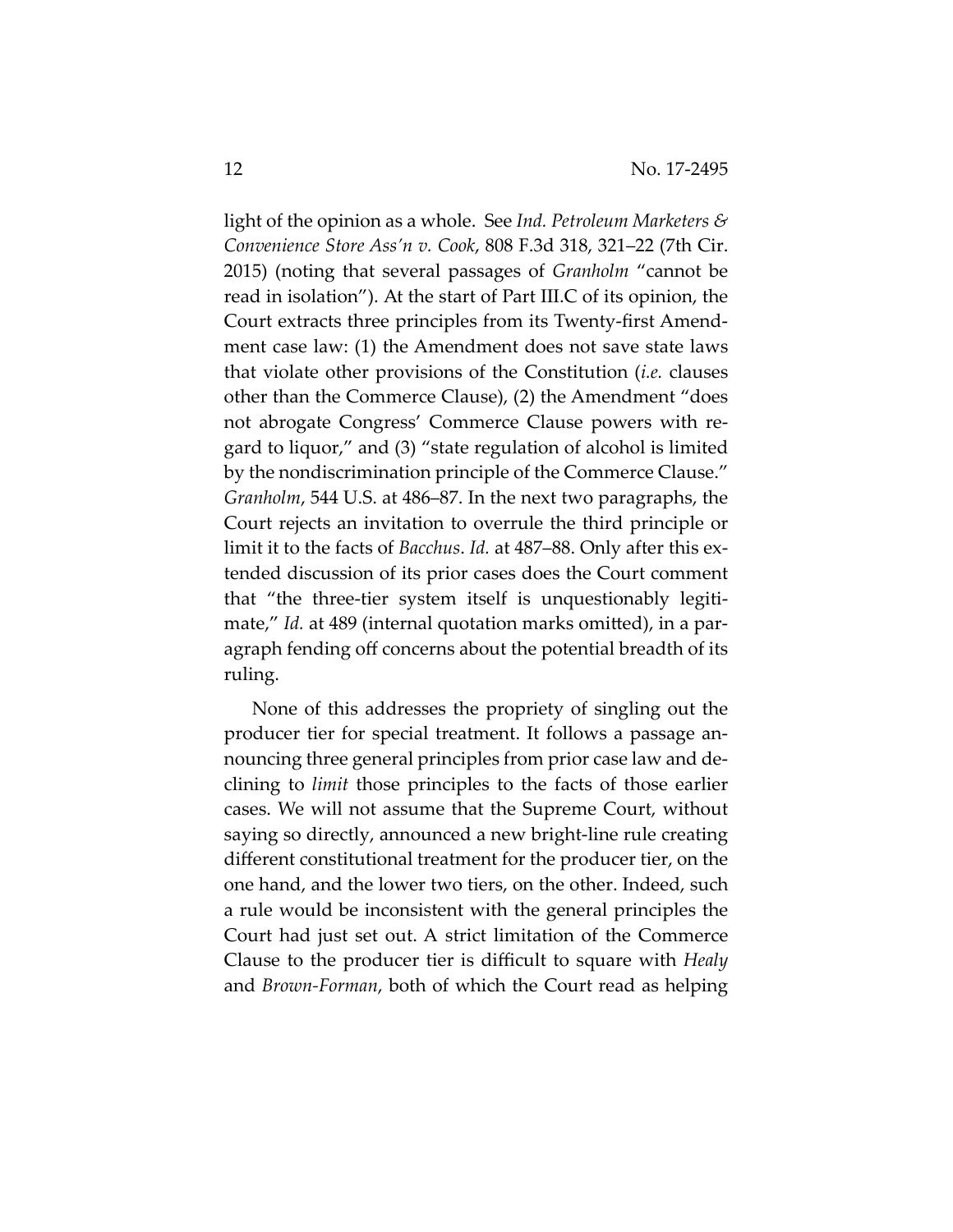to establish the "nondiscrimination principle of the Commerce Clause" with respect to state regulation of alcohol. *Granholm*, 544 U.S. at 487. *Healy* involved importers and shippers, not just producers, 491 U.S. at 327–31, and *Brown-Forman*  states that "[e]conomic protectionism is not limited to attempts to convey advantages on local merchants; it may include attempts to give local consumers an advantage over consumers in other States." 476 U.S. at 580. Read together, *Healy*, *Brown-Forman*, and *Granholm* actually contradict a producers-only rule. "A fair reading of this passage leads to one conclusion: the Supreme Court discussed the relationship between the dormant Commerce Clause and the Twenty-first Amendment in the context of 'producers' simply because *Granholm* involved statutes addressing that step in the threetier system." *Byrd*, 883 F.3d at 621.

There are also serious problems with reading *Granholm* to protect against discrimination only in the parts of the threetier system that are not "inherent" or "integral" to its existence. Prime among them are the fuzziness and impracticality of such a line. "There is no archetypal three-tier system from which the 'integral' or 'inherent' elements of that system may be gleaned." *Southern Wine & Spirits of Am.*, 731 F.3d at 810. States successfully have implemented varying regulatory schemes. Missouri, for example, has four tiers; the usual three, plus one for "solicitors." *Id.* at 802. And how are we supposed to decide which parts of Illinois's scheme are "integral"? We count 30 categories of licenses and permits in section 5-1 alone. Is an airplane license subject to constitutional challenge while an ordinary retail license is not? See 235 ILCS 5/5-1. Even setting aside the administrative problems posed by this approach, there is no reason to think that the Twenty-first Amendment accords privileged status to only one form of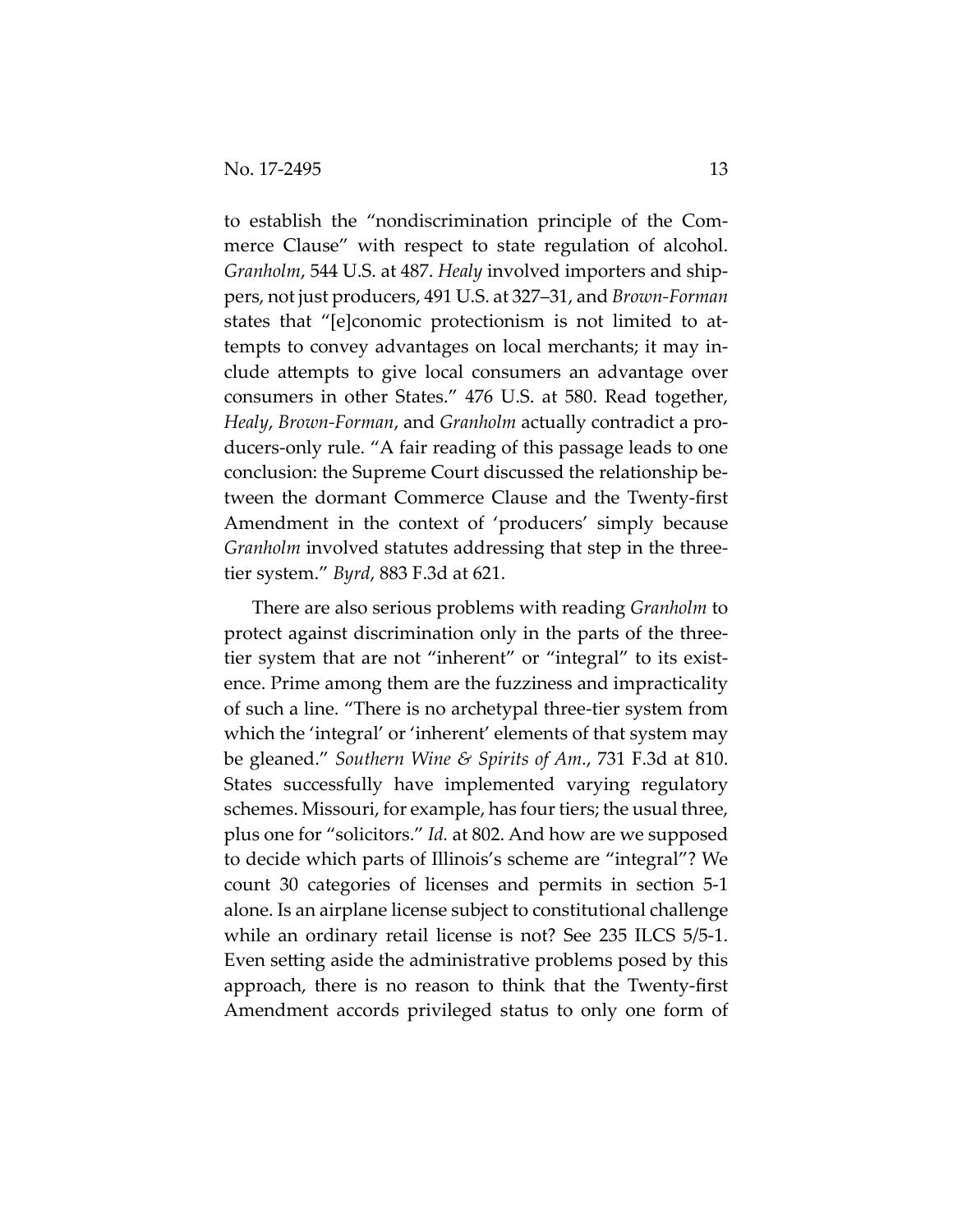state liquor regulation. The Amendment gives states the power to structure their liquor distribution systems; it does not give states that adopt one structure over another outsized deference.

The better understanding of *Granholm* is that it simply reaffirmed the position first announced in *Bacchus*. As the Fourth Circuit summarized, "these cases stand for the proposition that a State's regulation of the transportation, importation, and use of alcoholic beverages in the State is protected by the Twenty-first Amendment, but economic protectionism is not … ." *Brooks*, 462 F.3d at 354. To be sure, the Supreme Court reaffirmed in *Granholm* that most aspects of the threetier system pass constitutional muster. Among other things, the state can require licenses at each tier of the system or route liquor through wholesalers "to promote temperance or to carry out any other purpose of the Twenty-first Amendment." *Bacchus*, 468 U.S. at 276. But when the state creates exceptions to the system or modifies the rights that come with licenses in the system, those modifications must not offend the Commerce Clause (or any other constitutional provision). By allowing statewide *shipments*, Illinois has signaled that it is not quite so concerned about face-to-face sales. At the same time, it has made its retailer licenses attractive to out-of-state businesses while barring those businesses from obtaining a license solely on the basis of state residency.

*Granholm*'s acceptance of the three-tier system as a general matter does not say anything about these aspects of Illinois's regulatory choice. We must thus examine "whether the interests implicated by a state regulation are so closely related to the powers reserved by the Twenty-first Amendment that the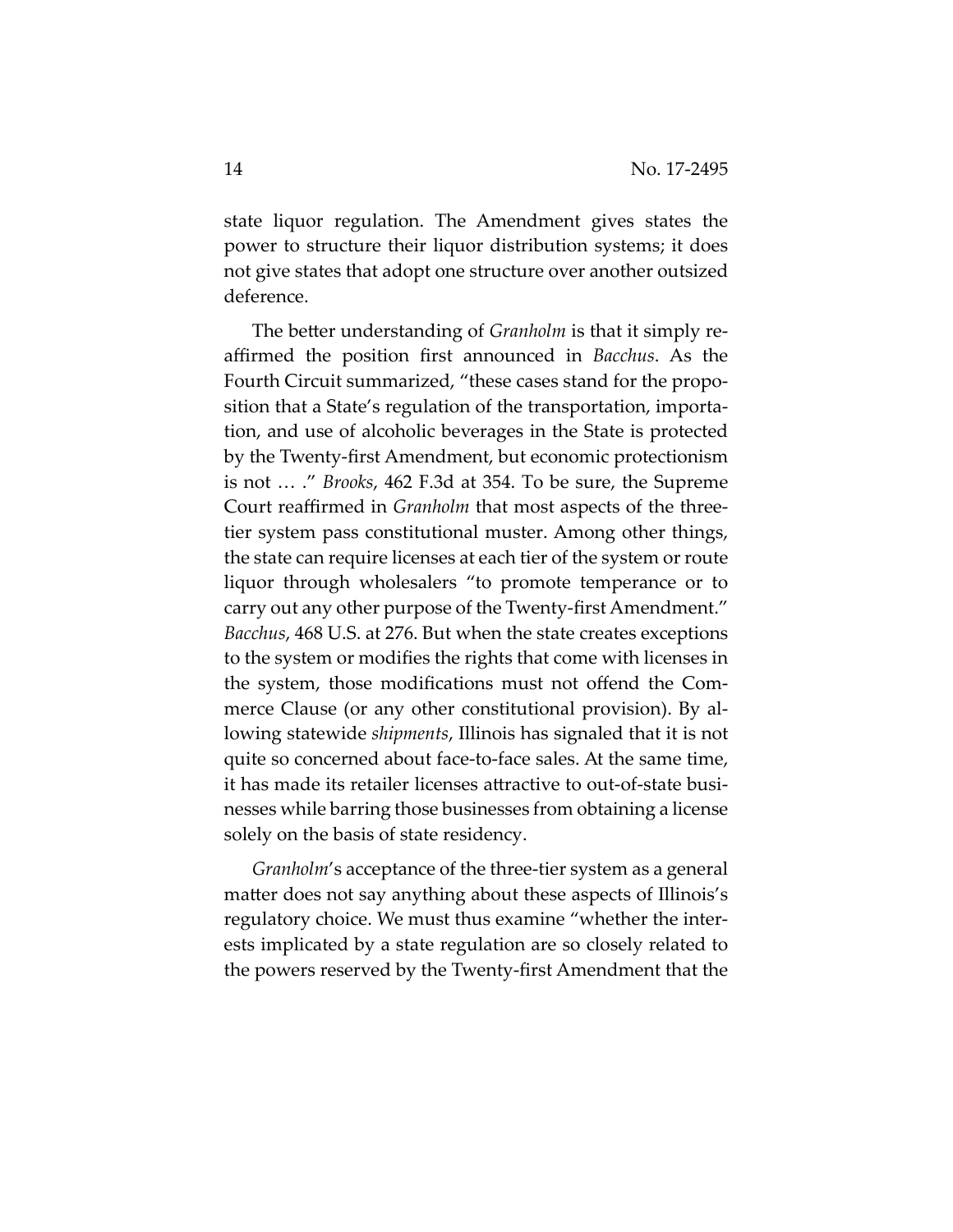regulation may prevail, notwithstanding that its requirements directly conflict with express federal policies." *Byrd*, 883 F.3d at 614 (quoting *Bacchus*, 468 U.S. at 275–76).

The district court did not conduct this inquiry because it took the plaintiffs' challenge to be one to the three-tier system as a whole. This was error. It should have asked whether Illinois has justified requiring an in-state presence for retailers now that it allows state-wide mail-order sales. (We note that distance from the store is not a promising theory: downtown Chicago, in northeastern Illinois, is 370 miles from Cairo, in far southern Illinois, while it is just 24 miles from downtown Hammond, Indiana.) Perhaps Illinois can show that the differential treatment is *necessitated* by permissible Twenty-first Amendment interests, but this sort of inquiry is ill-suited for the motion to dismiss stage. The consolidated cases in *Granholm* were both decided after summary judgment, 544 U.S. at 470–72, and the Illinois statute itself shows why evidence is crucial to evaluate the constitutionality of the statute. The interstate shipment provision decries "direct marketing" of liquor as a "serious threat" not only to the health of state residents, but also "to the economy of this State." 235 ILCS 5/6-29.1(b). The first reason touches the core of the Twentyfirst Amendment, while the second smacks of protectionism. Interestingly, Illinois previously allowed out-of-state wine retailers to make sales by shipment. See 235 ILCS 5/6-29 (1991), *amended by* Ill. Legis. Serv. P.A. 95-634 (eff. June 1, 2008) (affording reciprocal wine shipment privileges). Illinois must show why its restrictions are necessary to further the first objective, and not just the second.

Illinois argues that any factual development is a fool's errand, because lifting the in-state presence requirement and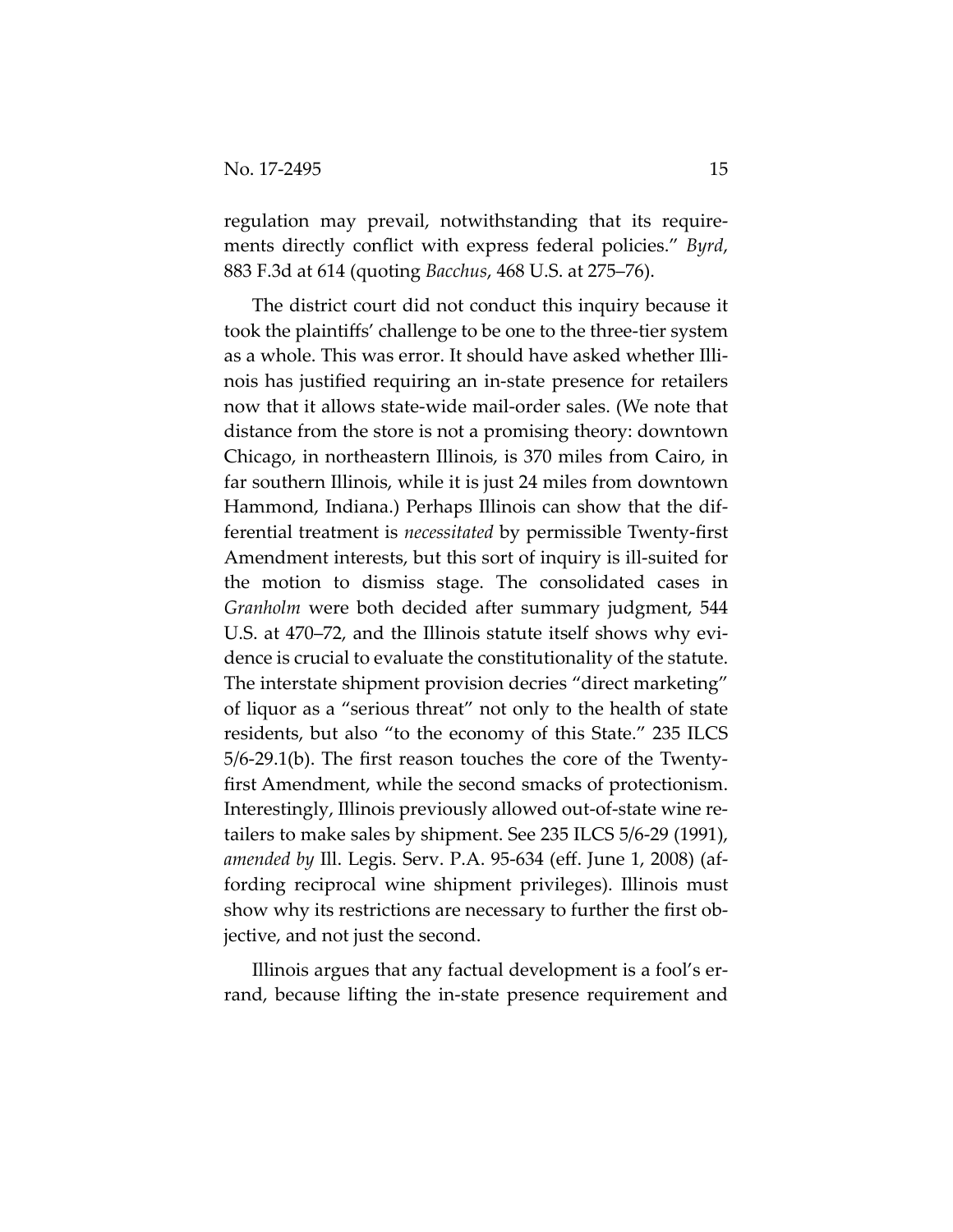out-of-state shipment ban would not give the plaintiffs any real relief. The reason this is so, according to the state, is that it would be impossible for a hypothetical out-of-state licensed retailer to comply with other aspects of the regulatory scheme. In particular, it says, as long as Illinois is entitled to insist that retailers authorized to sell in Illinois must buy all their stock from Illinois wholesalers, the out-of-state retailers would gain exactly nothing by winning this suit. They would simply be blocked from the market at a different stage. The Second Circuit found a similar practical impossibility argument persuasive when addressing a similar New York law. *Arnold's Wines*, 571 F.3d at 192 n.3. But just as we part from the Second Circuit's analysis of *Granholm* as limited to producers, we do the same on this point. First, the legality of those restrictions is contestable, as the Supreme Court's grant of review in *Tennessee Wines* illustrates. Second, it is not clear that the other regulatory hurdles facing out-of-state retailers favor the state's position. If Illinois can limit the dangers of mail-order sales through other requirements, why does it need to discriminate against interstate commerce and flatly bar out-of-state retailers from obtaining a license?

It is too early in this case to provide definitive answers to those questions. All we can say is that the record is not developed enough at this point to allow us to say definitively that there is no possibility of effective relief. We are reluctant to short-circuit the adversary process on such a central point. Perhaps some out-of-state retailers could still find a way to comply and compete on equal terms with Illinois retailers, or perhaps they could not; these issues have not been developed properly. Nor do we consider the question about the compatibility of these remaining barriers with the Commerce Clause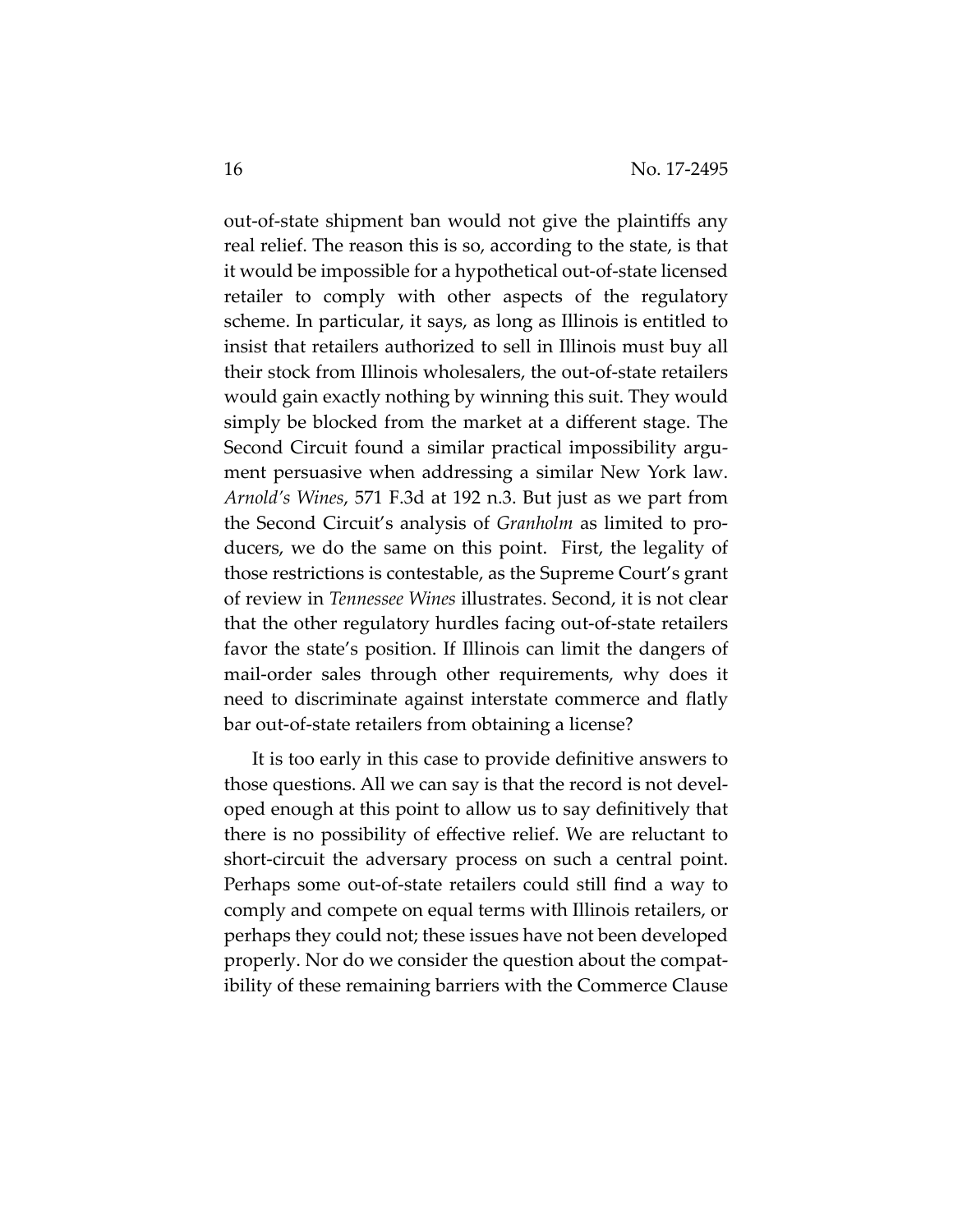and the Twenty-first Amendment to be properly before us at this time.

Aside from the Second Circuit, which relied on the producer-exception reading of *Granholm*, no circuit has addressed a statute allowing in-state retailers to make direct shipments to consumers throughout the state while prohibiting out-of-state retailers from doing so. The Fifth Circuit has upheld a statute allowing retailers to make local deliveries as "a constitutionally benign incident of an acceptable three-tier system." *Wine Country Gift Baskets.com v. Steen*, 612 F.3d 809, 820 (5th Cir. 2010). But local deliveries are different in kind from state-wide deliveries through a carrier. The former delivery scheme is logically tied to an in-state presence (how else would the deliveries be accomplished locally?), while the latter form of delivery makes an in-state presence unnecessary. *Cf. Granholm*, 544 U.S. at 475 (noting the "suspicion" accorded to state laws requiring in-state presence for operations "more efficiently … performed elsewhere") (quoting *Pike*, 397 U.S. 15 145). The Eighth Circuit upheld a wholesaler residency requirement, but in that case the plaintiff's "protectionist-intent argument" was waived. *Southern Wine & Spirits of Am.*, 731 F.3d at 807. By contrast, this case involves state-wide deliveries and a statute that frankly admits some degree of protectionist intent. On remand, the parties can further explain how these differences in Illinois law should weigh on the scales.

The plaintiffs have successfully alleged a violation of the dormant Commerce Clause, and on the pleadings the Twentyfirst Amendment does not bar their challenge. The Commerce Clause claim should therefore not have been dismissed.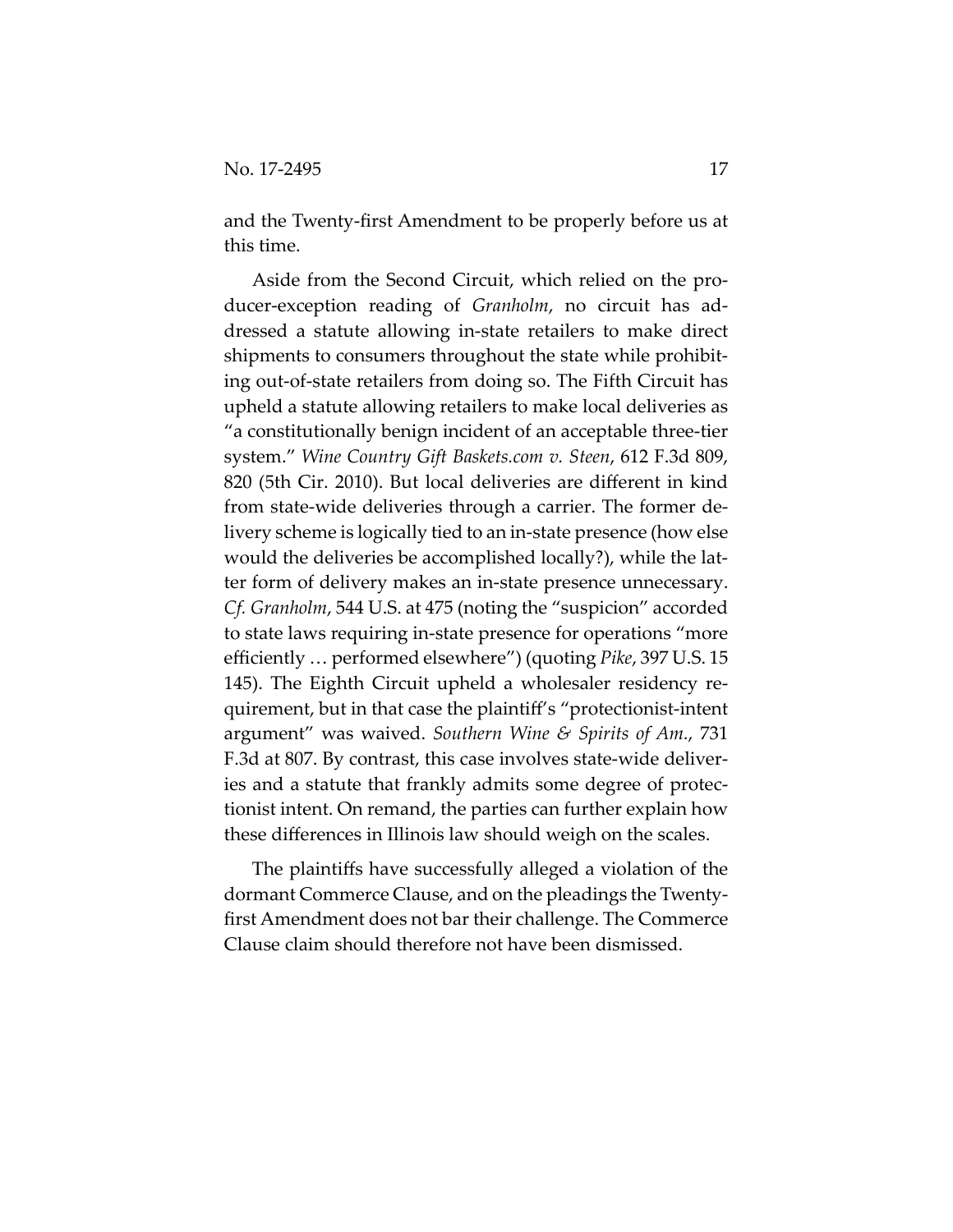#### **III**

The plaintiffs also argue that Illinois's scheme violates the Privileges and Immunities Clause. That clause provides that "The Citizens of each State shall be entitled to all Privileges and Immunities of Citizens in the several States," U.S. CONST. art. IV, § 2, cl. 1. It protects those privileges and immunities that are "fundamental," meaning that it does not categorically prevent states from using state citizenship or residency as a distinguishing factor. *McBurney v. Young*, 569 U.S. 221, 226 (2013). Before Prohibition and its repeal, the Supreme Court held in several cases that state laws regulating, or even prohibiting, liquor sales did not violate the Fourteenth Amendment's Privileges or Immunities Clause. See, *e.g.*, *Crowley v. Christensen*, 137 U.S. 86, 91 (1890); *Mugler v. Kansas*, 123 U.S. 623, 657 (1887). The ground shifted, however, with the passage of the Twenty-first Amendment. There is scant precedent considering the interaction of the Privileges and Immunities Clause and the Twenty-first Amendment. What we do know is that "state laws that violate other provisions of the Constitution are not saved by the Twenty-first Amendment." *Granholm*, 544 U.S. at 486–87 (cataloging cases applying the First Amendment, Establishment Clause, Equal Protection Clause, Due Process Clause, and Import-Export Clause to liquor regulations). Although we are dubious that the plaintiffs can overcome the Court's consistent narrow view of the Fourteenth Amendment's Privileges or Immunities Clause, see the *Slaughter-House* Cases, 83 U.S. 36, 74–75 (1872), they should have the opportunity to try.

Before leaving this subject, we note that even if a fundamental privilege or immunity is burdened, the state can justify differential treatment if "(i) there is a substantial reason